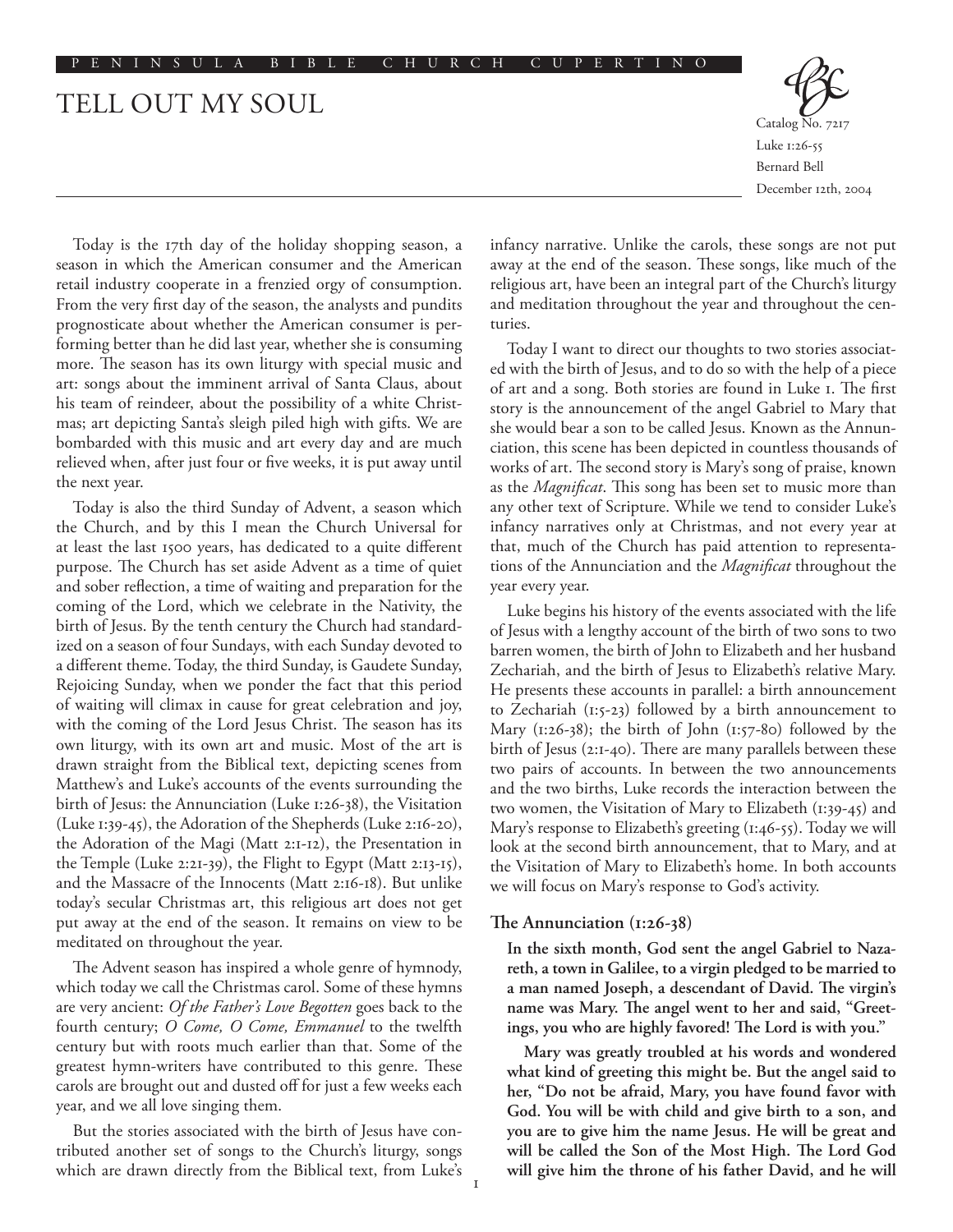**reign over the house of Jacob forever; his kingdom will never end."**

**"How will this be," Mary asked the angel, "since I am a virgin?"**

**The angel answered, "The Holy Spirit will come upon you, and the power of the Most High will overshadow you. So the holy one to be born will be called the Son of God. Even Elizabeth your relative is going to have a child in her old age, and she who was said to be barren is in her sixth month. For nothing is impossible with God."**

**"I am the Lord's servant," Mary answered. "May it be to me as you have said." Then the angel left her. (1:26-38 niv)**

In the sixth month of Elizabeth's pregnancy, the angel Gabriel returned to earth with another birth announcement. Gabriel is an archangel, one of the seven angels who stand in the presence of God (cf. 1:19) ready to act as his messengers to the world. Two of these archangels are named in Scripture, Gabriel and Michael. Intertestamental Jewish literature had names for the other five. Today it's Santa's reindeer that have names! Twice within six months God sent Gabriel with a message for his people, announcing the birth of a son to a barren woman. Elizabeth had been barren throughout her long marriage to Zechariah, and was beyond child-bearing age (1:7); she suffered reproach for being barren. Mary was barren because she was an unmarried virgin; she would suffer reproach were she to become pregnant before marriage.

The annunciation to a barren woman of the birth of a son is a repeated event in Scripture, what Robert Alter calls a "typescene."<sup>1</sup> In each case the barrenness is more than just a physical condition; it is a spiritual condition. This doesn't mean that Elizabeth and Mary were themselves barren. Far from it; Luke holds them up as models of piety. Rather, their barrenness reflects the spiritual barrenness of the people in and through whom God is working his salvation. This salvation requires God's miraculous intervention for his people are unable to save themselves.

Of the several Old Testament annunciation type-scenes two in particular form the background for these two New Testament annunciations: the annunciation to Abraham and Sarah and the annunciation to Hannah. Like their descendants Zechariah and Elizabeth, Abraham and Sarah were advanced in years and Sarah was barren (Gen 11:30; 18:11). When three angels appeared to Abraham and announced that his barren wife would bear a son, Sarah responded in disbelief, asking, "Will I really have a child now that I am old?" (Gen 18:13). This disbelief brought the rebuke, "Is anything too hard for the Lord?" (Gen 18:14).

Though Luke presents him as a pious man, Zechariah asked Gabriel, "How can I be sure of this? I am an old man and my wife is well along in years" (1:18). This, too, brought an angelic rebuke, and Zechariah was struck dumb.

Mary also responded with a question, "How will this be… since I am a virgin?" (1:34). Her question is not treated as unbelief, not "How can I know?" but "How will this happen?" Gabriel explains that her barrenness will be overcome through the Holy Spirit coming upon her, that this son will be conceived through the power of the Most High overshadowing her. This might seem impossible, but old Elizabeth is already in her sixth month of pregnancy. How can this be? It can be because "nothing is impossible with God." Mary's response to this statement is humble acceptance of God's will, "I am the Lord's servant...May it be to me as you have said" (2:38). This submission to God's will is the climax of the annunciation story.

Seven weeks ago Sue and I flew to Italy for a two-week vacation in Tuscany and Rome. We looked forward to good food, good company, and good rest. But we were also on a mission to see several pieces of art in Milan, Florence, Siena and Rome. In Florence our goal was a set of frescoes by Fra Angelico. We were familiar with several of these frescoes but didn't know their setting. I was expecting them to be in a museum, but when we got to the Museum of San Marco we found that the museum is part of a Dominican monastery, the very monastery where Fra Angelico himself lived. The frescoes are still on the walls exactly where Fra Angelico painted them almost 600 years ago. On the wall of each of 43 cells Fra Angelico painted a fresco depicting a scene from the life of Christ. Each cell would have been sparsely furnished with a bed, a chair, and what the art world would now consider a priceless work of art. But for the monks these were not priceless works of art; they were devotional aids. In the corridors outside the cells, Fra Angelico painted three more frescoes for the whole monastic community. The most important of these he painted opposite the staircase which the monks used to go between their cells upstairs and the refectory and chapel downstairs. Several times each day the monks passed this painting; once each day they gathered in front of it to pray. The scene depicted in this fresco is the Annunciation.

Our visit to San Marco had a powerful and unanticipated impact on me. Ever since, I have been pondering the scene of monks passing this Annunciation fresco every day, and of gathering in front of it once each day to pay it deliberate attention. For the past six weeks I have been asking myself this question: How are you shaped and formed spiritually if every single day of your life you pay attention to the Annunciation? If you pay attention, not to admire Fra Angelico's artistic greatness, which is what a modern art historian or an art history class would do, but as an act of devotion, so that what you're pondering is the Biblical text behind the art? How does this shape you as a person?

One response to the Annunciation is to magnify Mary, to exalt her to a position of honor. The Catholic church's exaltation of Mary is derived from this very text. The incarnation required the willing cooperation of an earthly partner. Mary fulfilled this role and so functioned as the co-redemptrix. As a result, she is now exalted and honored as Queen of Heaven. This exaltation of Mary in turn required the development of additional doctrine: her immaculate conception, perpetual virginity, and bodily assumption.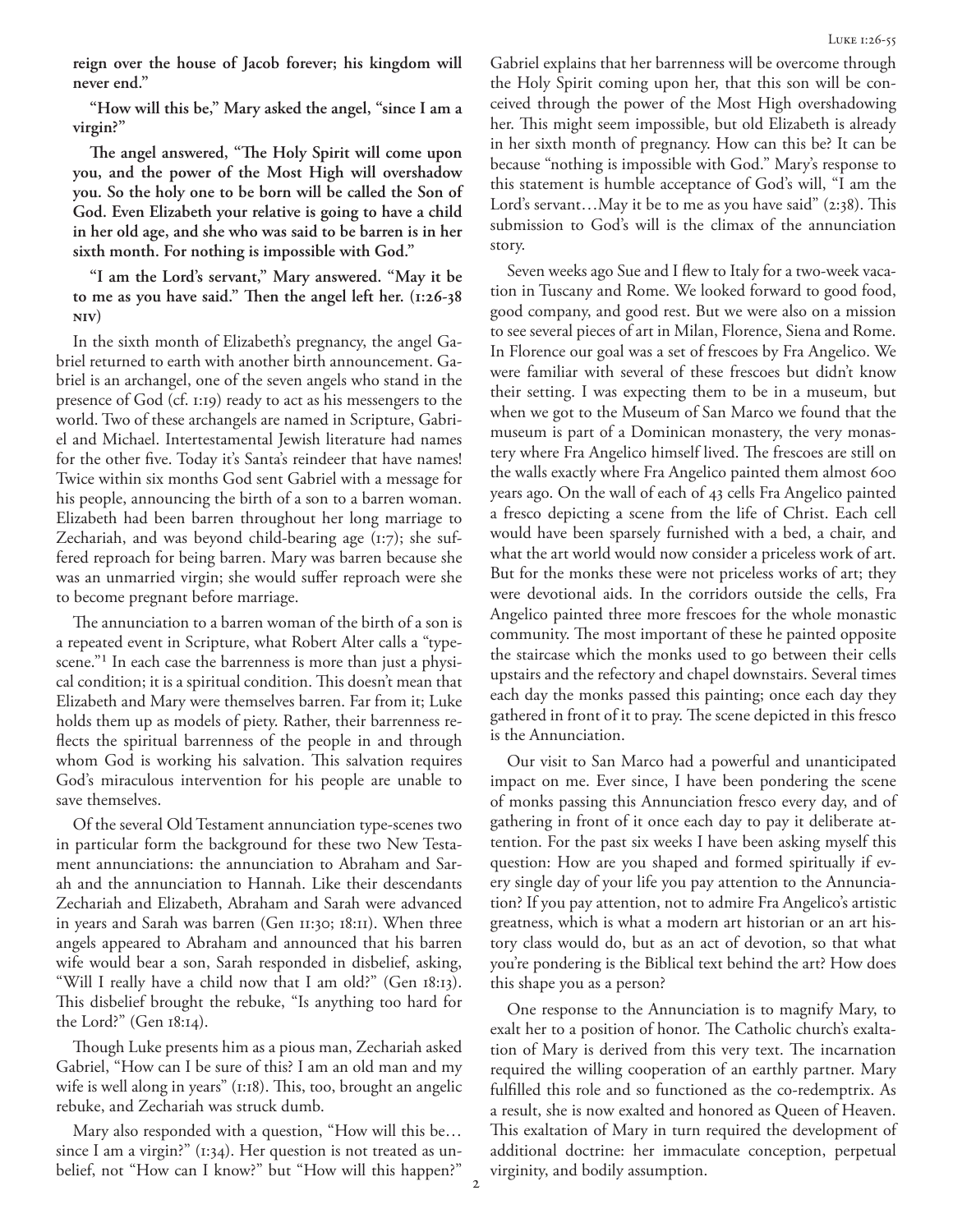## TELL OUT MY SOUL

Exalted to the highest position in heaven alongside Father and Son, Mary is seen as an intercessor to whom petition can now be made in the words of the *Ave Maria* or "Hail Mary." The first part of this prayer is drawn straight from Scripture: the angel's greeting, "Hail Mary, full of grace, the Lord is with you" (1:28), followed by Elizabeth's greeting, "Blessed are you among women and blessed is the fruit of your womb" (1:42). But then a non-Biblical petition is added, "Mary, pray for us, for us sinners, now and at the hour, in the hour of our death." But the New Testament makes it clear that there is only one intercessor, the Lord Jesus Christ.

Furthermore, this exaltation of Mary completely misses the point of the passage. The whole point of the Annunciation type-scene is the inability of people, even God's people, even Mary, to create life. The recipient of each annunciation is barren; this is as true of Mary as it was of Sarah, Hannah and Elizabeth. The creation of life out of barrenness requires the miraculous intervention of God. I believe that Mary is exalted in this text, but not in the way that much of the Church has subsequently exalted her. Luke portrays Mary as a model believer, who responds to God's word with humble submission, placing herself at the disposal of the Lord. We too are to respond that way, for salvation is of the Lord, not of us. He is the one with whom nothing is impossible.

Another component of the message of the Annunciation is the profound mystery that God himself, through the agency of his Spirit, is sending his Son into the world. Many paintings of the Annunciation try to depict this Trinitarian involvement in the incarnation. They show a dove descending from the top center of the painting, from some representation of the Father—an outstretched hand, a blazing sun, or a window—towards Mary's womb. Here is a profound mystery for us to contemplate. John begins his gospel, "In the beginning was the Word, and the Word was with God, and the Word was God. He was with God in the beginning. Through him all things were made; without him nothing was made that has been made." Yet, "The Word became flesh and dwelt among us" (John 1:1-3, 14). This Son, eternally begotten of the Father, eternally present with the Father, through whom all things were created, humbled himself and became incarnate, taking on human flesh and form, "conceived by the Holy Spirit" as we recite in the Creed. This is a profound mystery worthy of our meditation.

## **The Magnificat (1:46-55)**

Gabriel had told Mary that her relative Elizabeth was already in her sixth month of pregnancy. Mary hurried south from Nazareth into the hill country of Judea to visit her, a scene known as the Visitation. Elizabeth greeted her with a blessing, "Blessed are you among women…Blessed is she who has believed that what the Lord has said to her will be accomplished" (1:42, 45). Again Mary is held up as the model of faith.

Mary's response to Elizabeth's praise is to burst into song, diverting Elizabeth's praise upward to God.

**And Mary said:**

| "My soul glorifies the Lord                          |
|------------------------------------------------------|
| and my spirit rejoices in God my Savior,             |
| for he has been mindful                              |
| of the humble state of his servant.                  |
| From now on all generations will call me blessed,    |
| for the Mighty One has done great things for me-     |
| holy is his name.                                    |
| His mercy extends to those who fear him,             |
| from generation to generation.                       |
| He has performed mighty deeds with his arm;          |
| he has scattered those who are proud in their inmost |
| thoughts.                                            |
| He has brought down rulers from their thrones        |
| but has lifted up the humble.                        |
| He has filled the hungry with good things            |
| but has sent the rich away empty.                    |
| He has helped his servant Israel,                    |
| remembering to be merciful                           |
| to Abraham and his descendants forever,              |
| even as he said to our fathers." $(i:46-55)$         |

For 1500 years this song has been known as the *Magnificat*, the opening word in the Latin version that for a thousand years was the standard text of the Western church: *Magnificat, anima meum Dominum*, "My soul doth magnify the Lord" in the kjv which was for several centuries the standard text of the English-speaking world.

Our generation prizes originality, but this song is not original. It is all drawn from the Old Testament, principally from Hannah's song of praise when she dedicated Samuel to the Lord (1 Sam 2:1-10) and from the psalter. The song is in nine verses, each of two lines. I read the poem in four sections, turning on verse 51.

In the first section (46-48), Mary bursts into fulsome praise to God with every part of her being (soul and spirit) because he has revealed himself as her Savior. Though she is but his maidservant, he has taken notice of and interest in her humble state. The word translated humble, is used in the Old Testament to refer to the poor, usually in conjunction with another word "needy." For example, in Psalm 35, read as our call to worship, David calls upon God to come to his salvation because "You rescue the poor from those too strong for them, the poor and needy from those who rob them" (Ps 35:10). The poor and needy did originally refer to those who were economically poor and destitute, but it took on a spiritual overtone, describing those who recognized their spiritual poverty and were longing for God to intervene in salvation. The poor and needy were those who had faith despite their circumstances, those who were responsive to God, those who were receptive to his salvation. Jesus would later pronounce a blessing on these "poor in spirit, for theirs is the kingdom of heaven" (Matt 5:3).

In the second section (49-51a), Mary moves on to describe how God has shown his salvation to his poor and needy maidservant. The Mighty One has done great things for her. There is a wordplay here which we can easily miss in English. The Mighty One is the one who is able to do things, the one for whom nothing is impossible (1:37). In the Old Testament, Is-